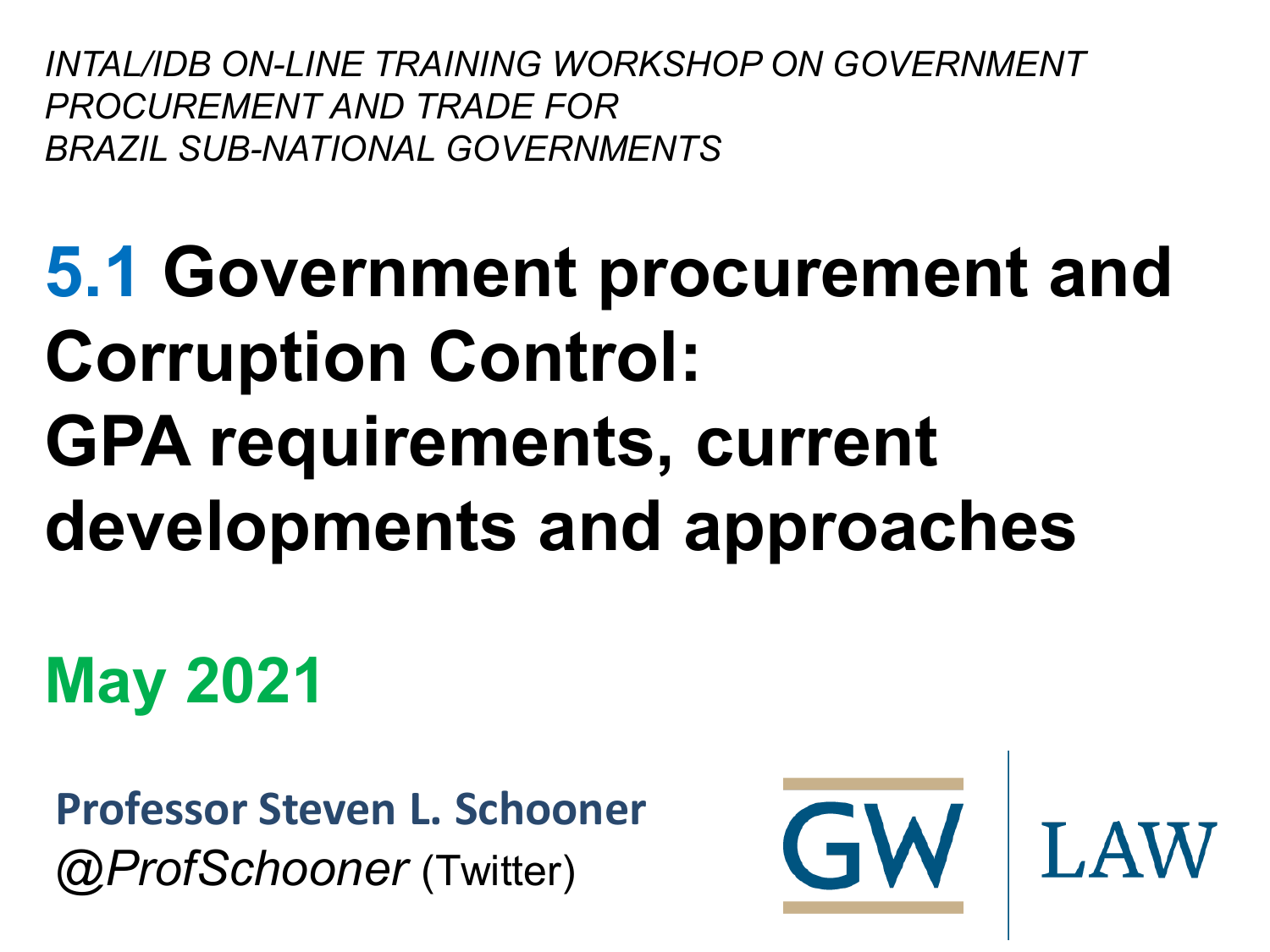### *Background:*

*Global Recognition of Importance of Corruption Control and Contract Oversight*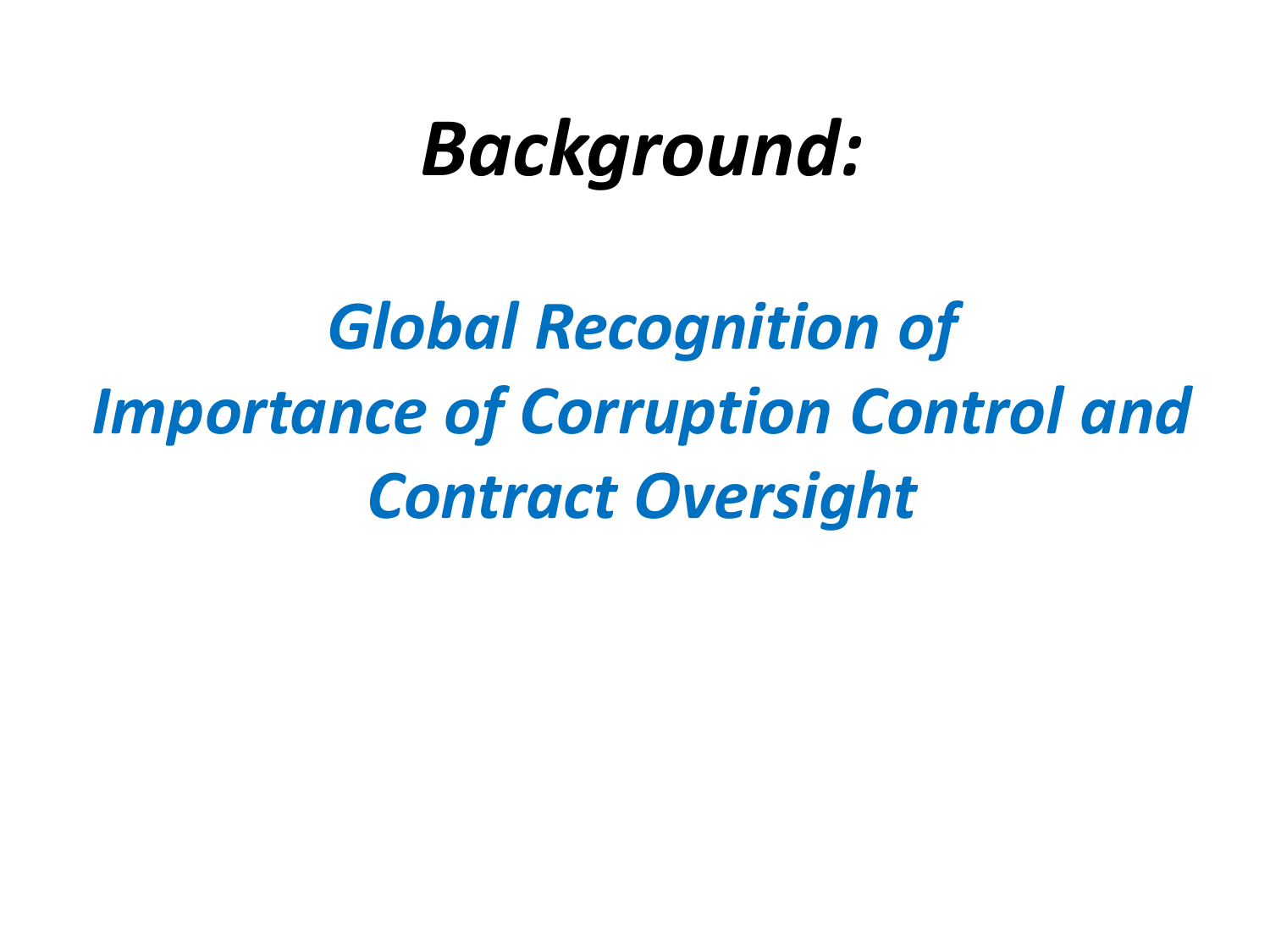#### **Perspectives on Corruption Costs, Results & Risk Government:**

- Reduced Confidence in Government & Spending Taxpayer Dollars
- Wasted resources
- Improper/defective goods or services
- *Inability to achieve government missions*
- **Contractors** *(weigh fear/risk against opportunity)*
- Jail/incarceration
- Criminal penalties and fines
- Blacklisting, Suspension & Debarment
- Loss of reputation ("goodwill"), public trust and business for a company and its products.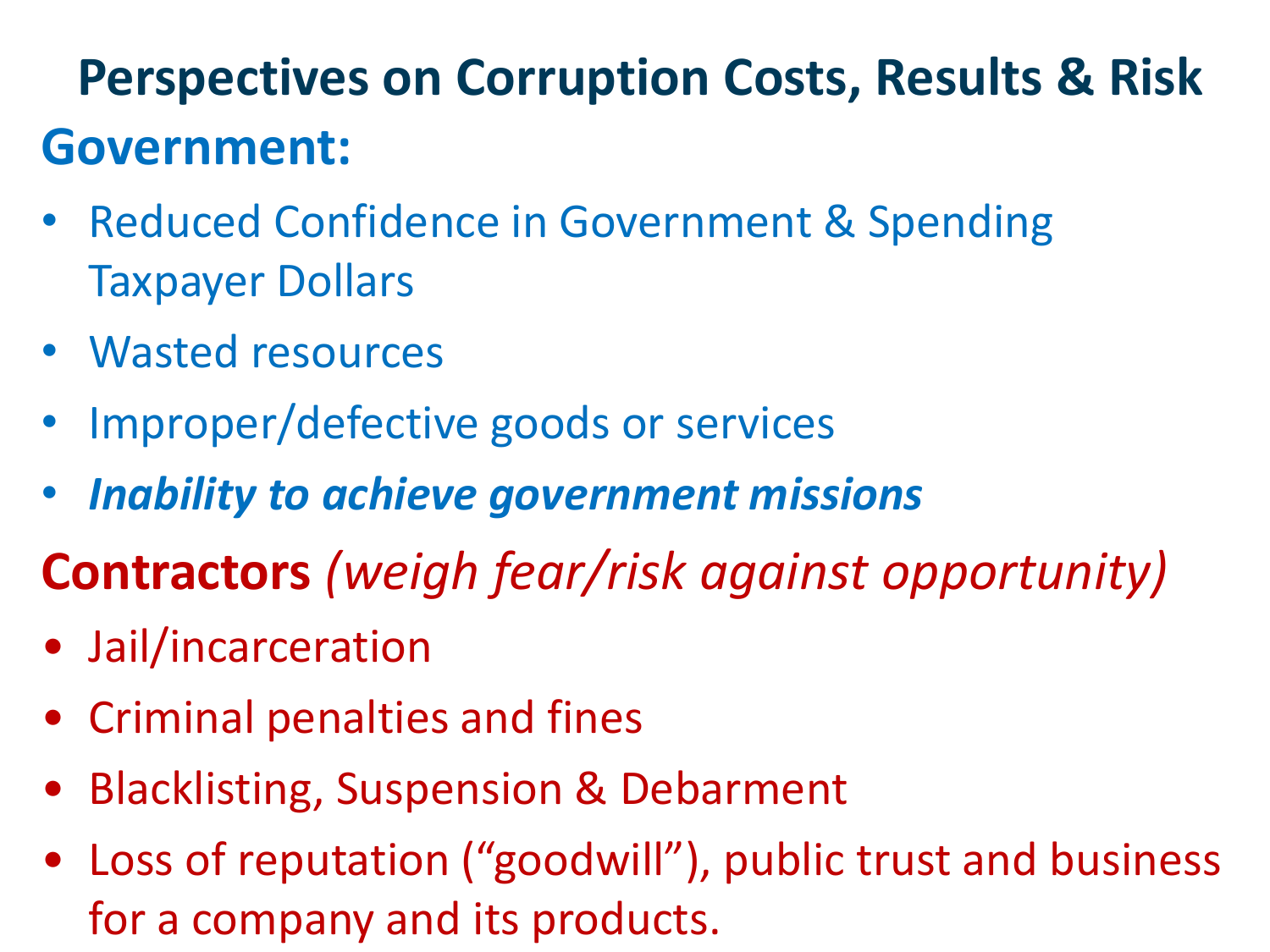### **Revised GPA**

The Parties to this Agreement ...

*recogniz[e] the importance of* **…** carrying out procurements in a *transparent and impartial manner and of avoiding conflicts of interest and corrupt practices*, in accordance with applicable international instruments, such as the United Nations Convention Against Corruption….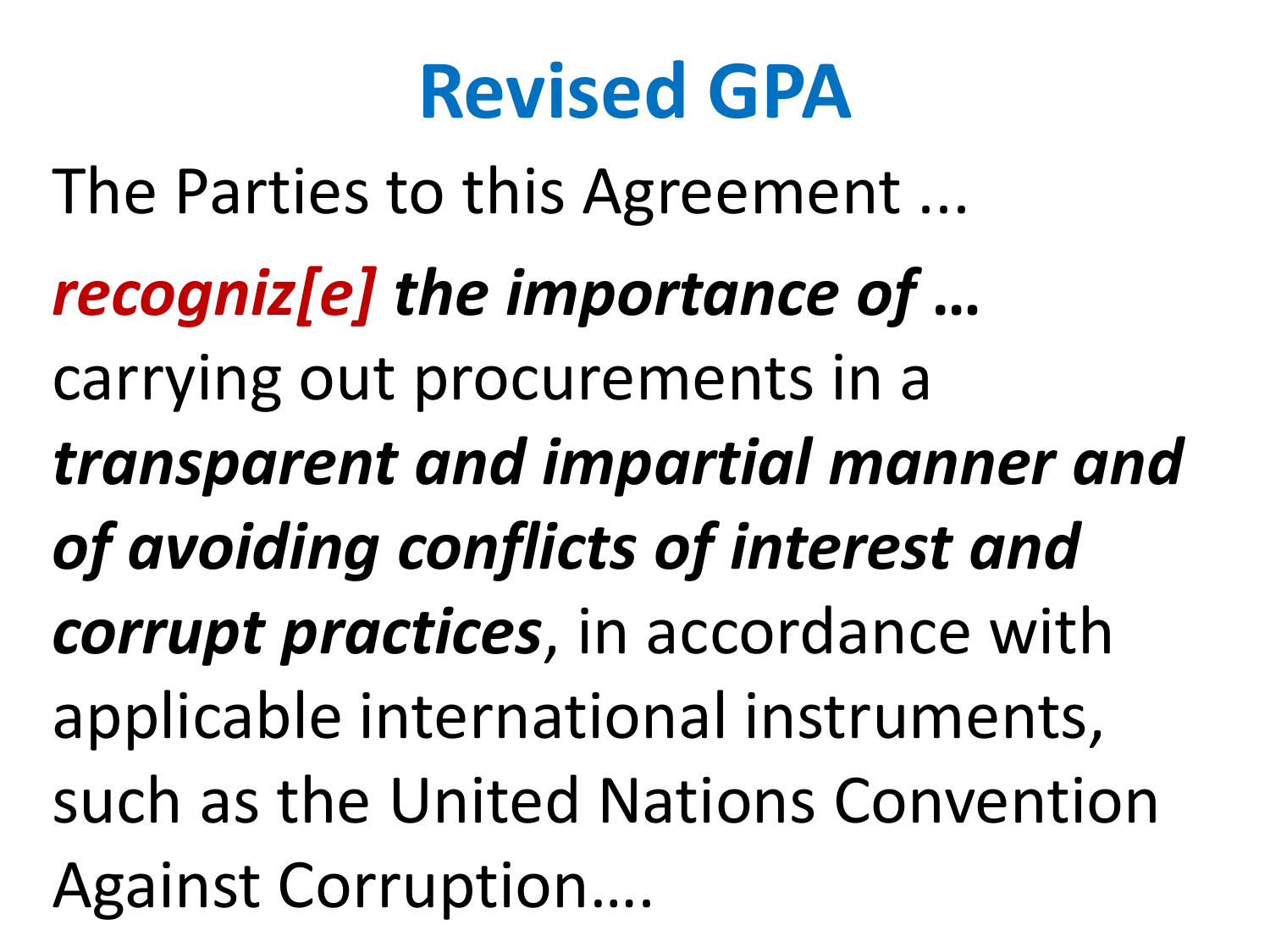#### **GPA IV (4)** *General Principles: Conduct of Procurement*

*A procuring entity shall conduct covered procurement in a transparent and impartial manner that:*

- *a) is consistent with this Agreement, using methods such as open tendering, selective tendering and limited tendering;*
- *b) avoids conflicts of interest; and*
- *c) prevents corrupt practices.*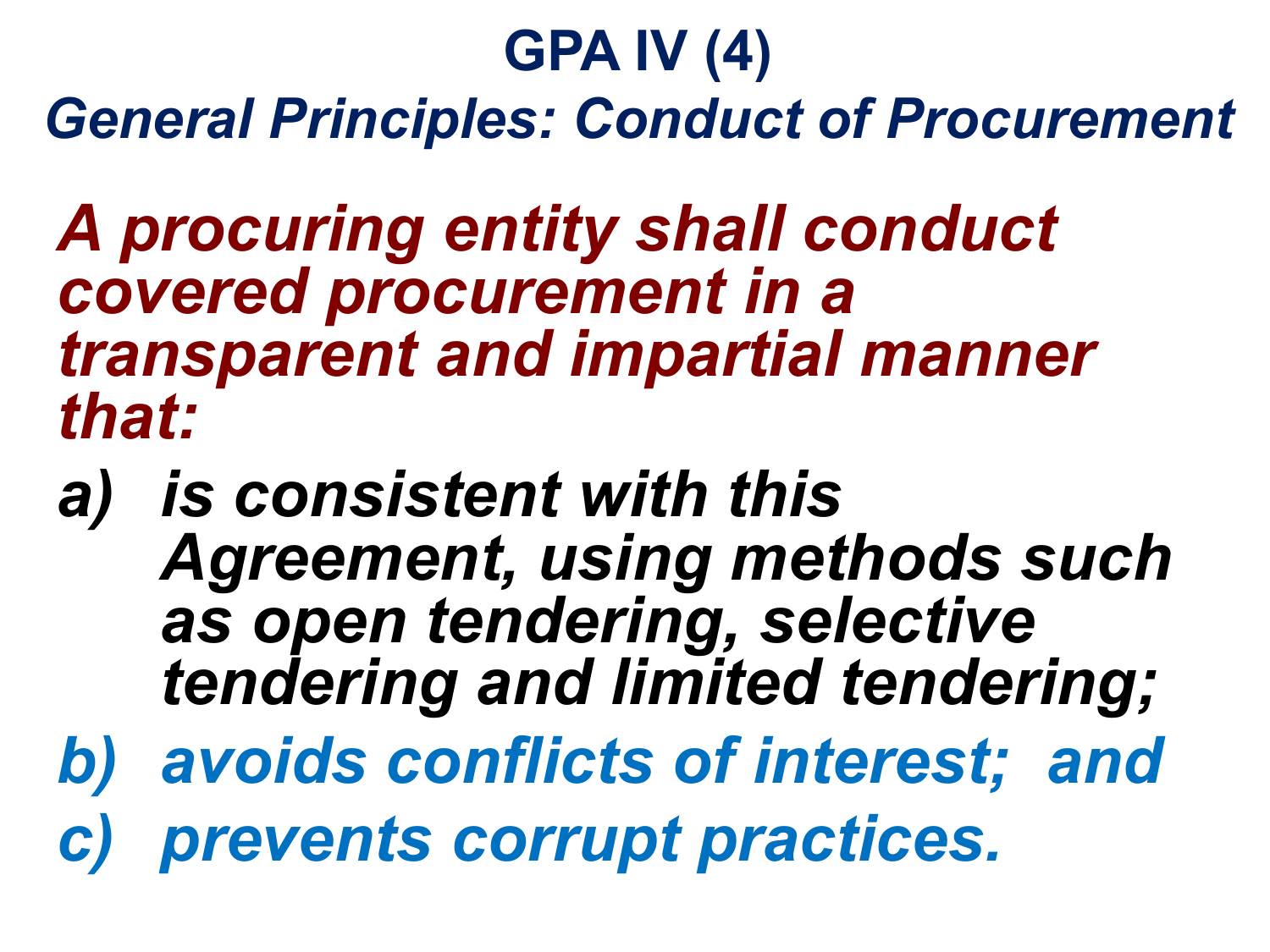# **Corruption Control**

- **Governments cannot "afford" the costs of corruption**
	- **Scarce resources (money) spent that does not return value**
- **Critical to credible governance**
	- **High expectations regarding (and scrutiny of) public expenditures**
- **Critical to good procurement**
	- **Concerns arise at all stages of the procurement process**
- *Constant, Never-ending Effort!!!*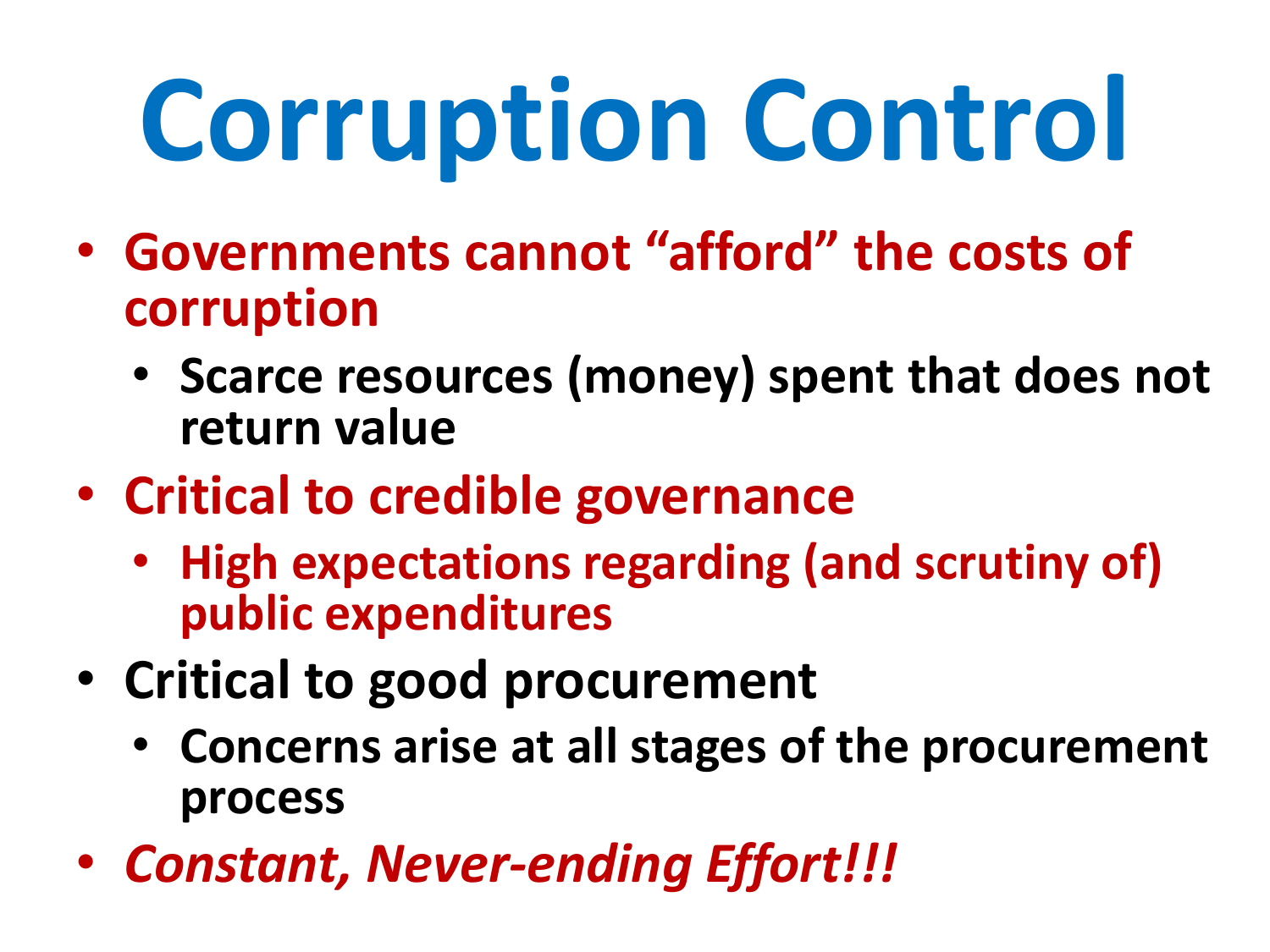#### **How Historical Approaches Failed**

- **Conventional approach** driven by risk aversion attempted to regulate at-risk government officials – key features:
	- Transparency
	- Objectivity minimum standards and low purchase price
	- Uniformity and Simplicity
- **Government buyers disappointed with procurement results**
	- **Did not achieve value for money**
	- **False economy of low price (painful lesson learned)**
- *Exit:* Best firms/talent sought profits elsewhere, in more lucrative (profitable) markets (with more sophisticated, flexible customers)
- *Unintended consequence:* Prequalification, transparency, and objectivity permitted **cartel optimization and self-policing**
- *Failure to reconcile policing (avoiding, punishing improper acts) with aspirations (good procurement outcomes, value for money)*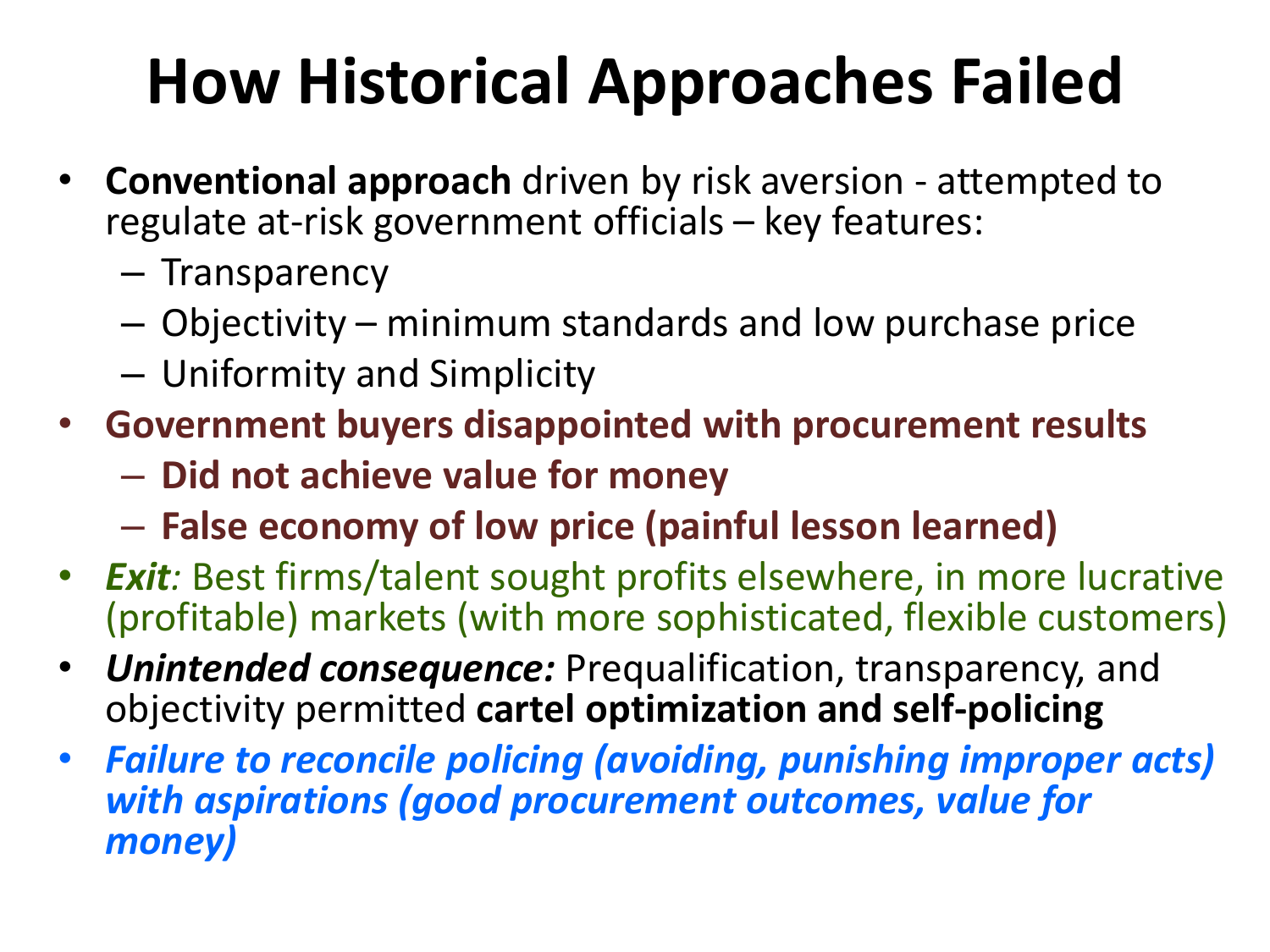### **Concerns and Risk Areas (1):**

- Bribery and Gratuities
- Conflicts of Interest
	- Personal
	- Organizational
- Collusion
- Fraud
- Improper disclosure of
	- Proprietary information
	- Source-selection information
- Post-Employment Restrictions
	- The "revolving door" a double-edged sword
- Quality Control and "product substitution"
	- Product integrity
	- False (fraudulent) testing
- *General Regulatory Compliance*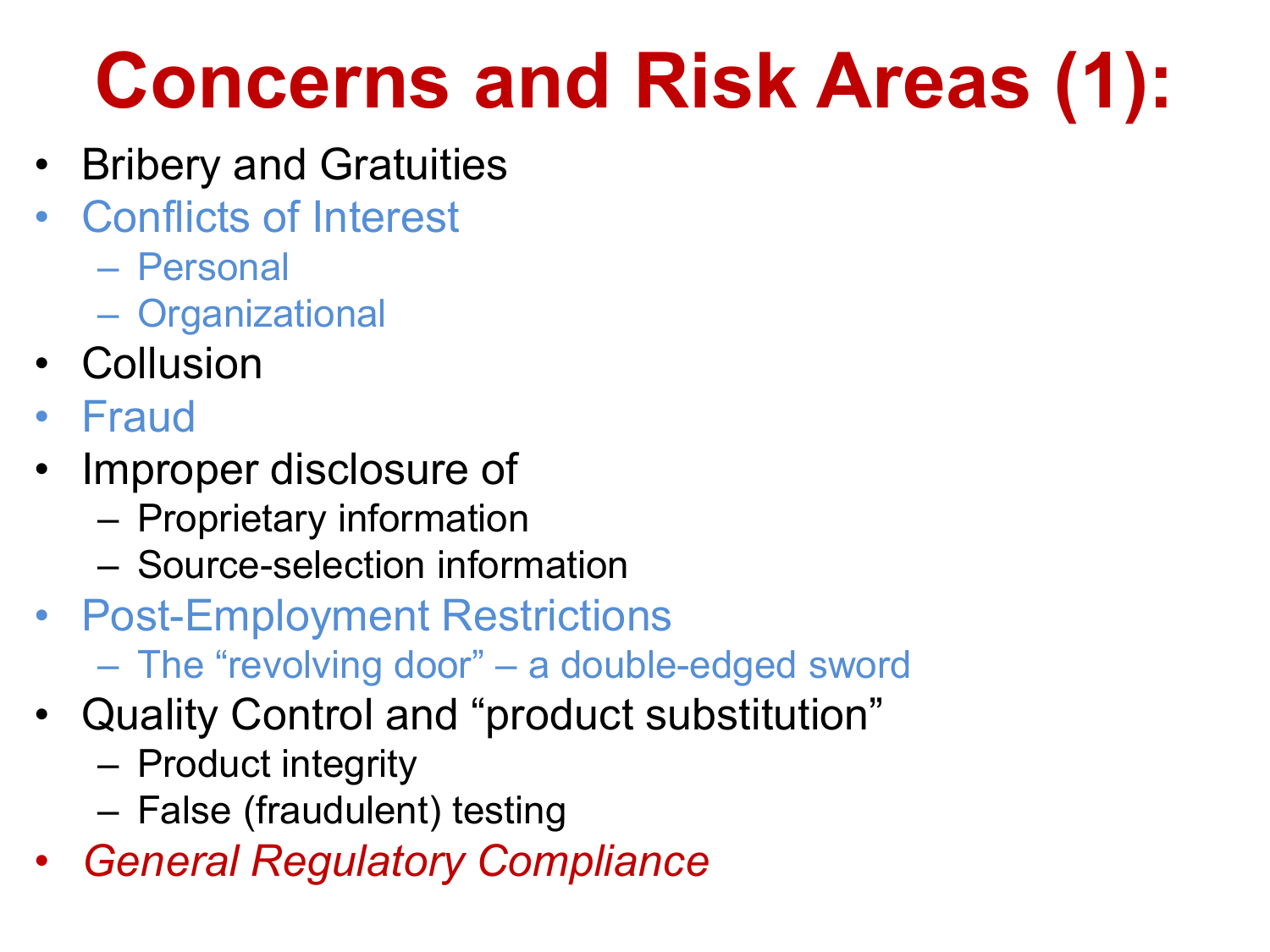### **Concerns and Risk Areas (2)**

*(Again: examples, NOT an Inclusive List)*

- Limited or restricted access to information;
- Abuse of exceptions to open public bidding;
- Limited or ineffective control and monitoring, particularly during the contract implementation [performance] phase;
- Deficiencies and lack of transparency during the budget phase (or later phases);
- Urgent purchases [end of a fiscal year, *haste makes waste*];
- **"Emergency"** Procurement: Responses to **Natural Disasters, War, Contingencies**
	- *Coranavirus Pandemic*  Excellent, painful case study
	- Human Rights, Human Trafficking;
- Participation of Official-Owned Companies; and
- Participation of Front/Shell Companies.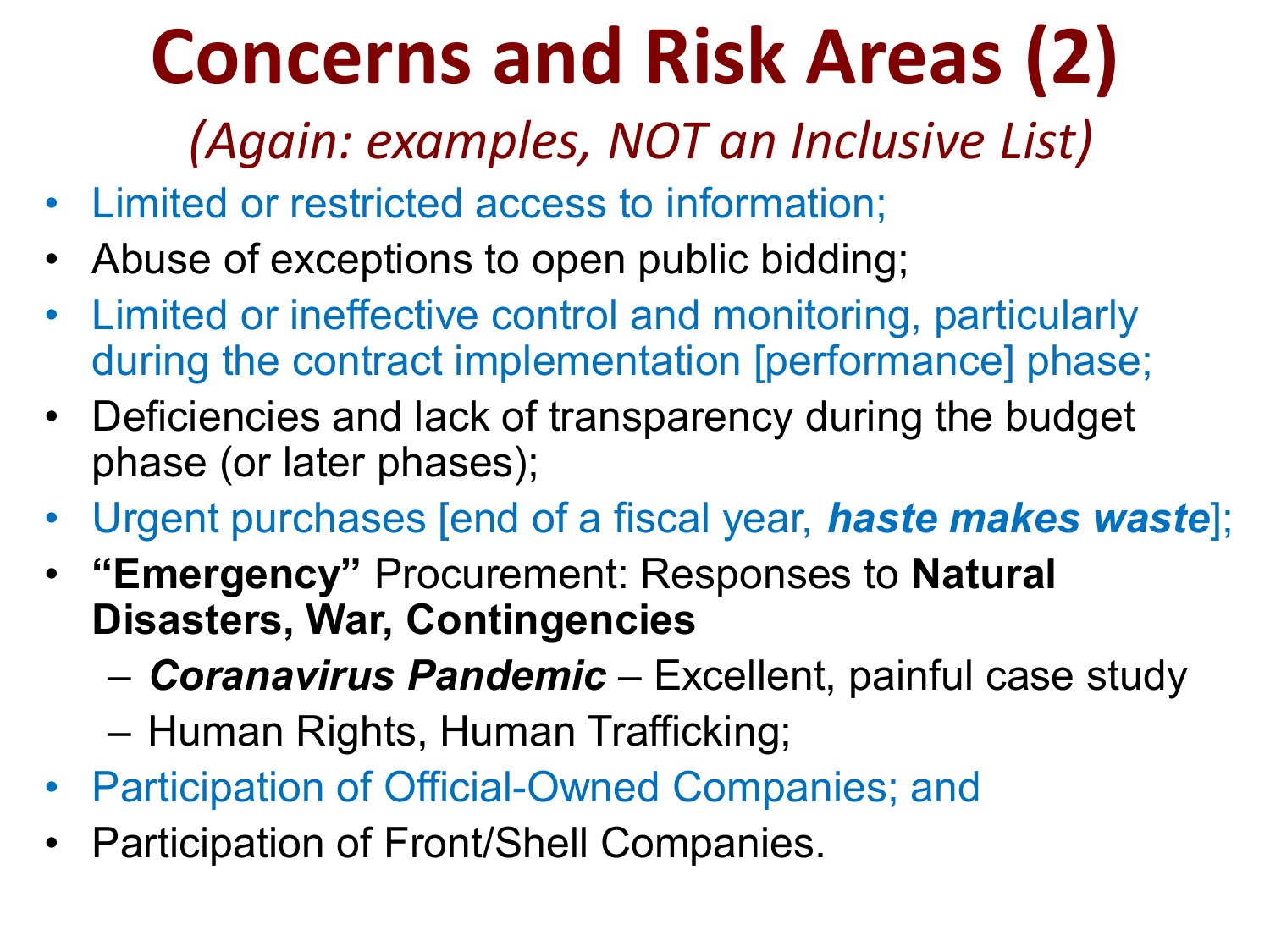#### **Corruption Control Predicates**

- Solid (*transparent*) procurement **principles**
- Clear (and *transparent*) procurement *laws, regulations, rules, and guidance*
- **Oversight** and Law Enforcement
	- Includes **Managing the Contractual Relationship** (or contract performance)
	- **Credible Governmental Institutions**
	- Disincentives and Penalties
		- Criminal, Civil, Administrative
		- Increased **Sanctions (Remedies) –** *quick, superficial approach*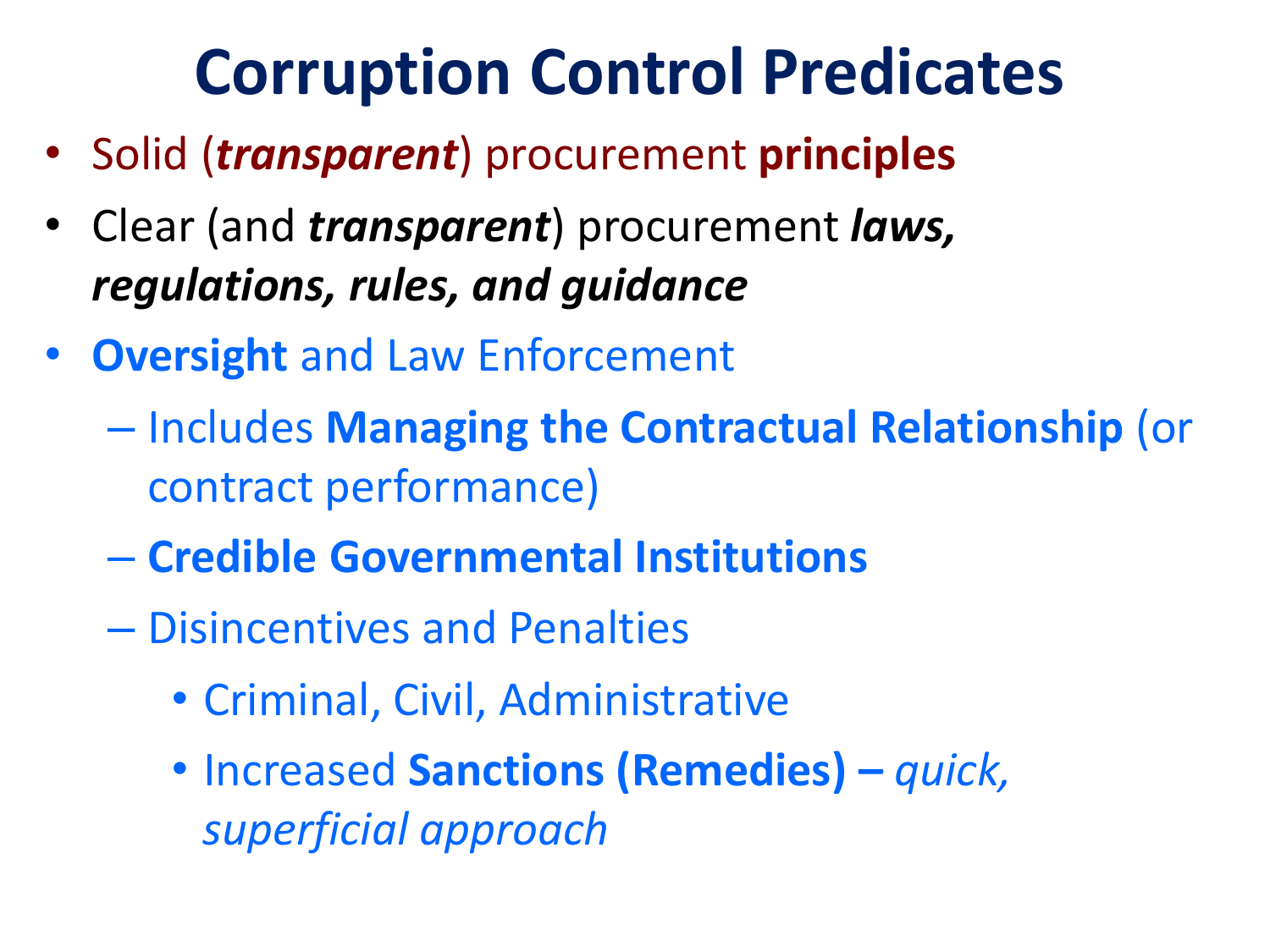### *Addressing the Problem(s)*

*Trends and Common Approaches to Increase Accountability, Reduce Corruption, and Ensure Contractual Compliance*

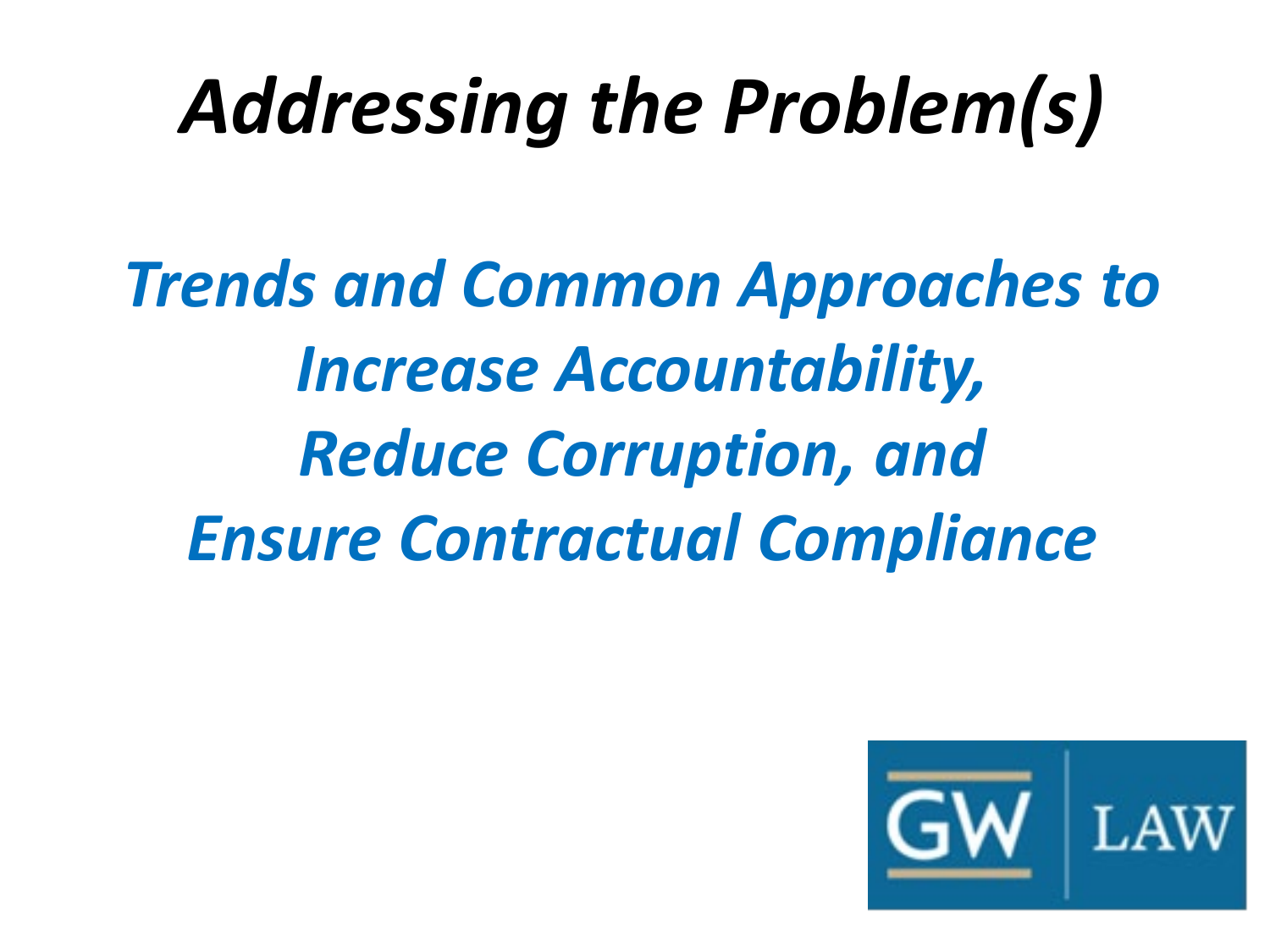## Global Responses or Trends

- Raising Standards (primarily for **Government Personnel)**
	- **Professionalism, Ethics or "standards of conduct"**
- Engagement With the Private Sector
	- Contractor screening/qualification & compliance
	- Open Dialogue
	- Open Data Contract Reporting
	- Contractor Personnel/Private Industry
		- Codes of Conduct
		- **Compliance Regimes, including "Integrity Pacts"**
			- Allowable cost (e.g., cost of doing business)
		- Information Sharing (e.g., *DII & IFBEC examples*)
		- Voluntary Disclosure Regimes
- Increased *External Oversight*
	- **Third-party Oversight (Whistle-Blowers)**
	- Open Media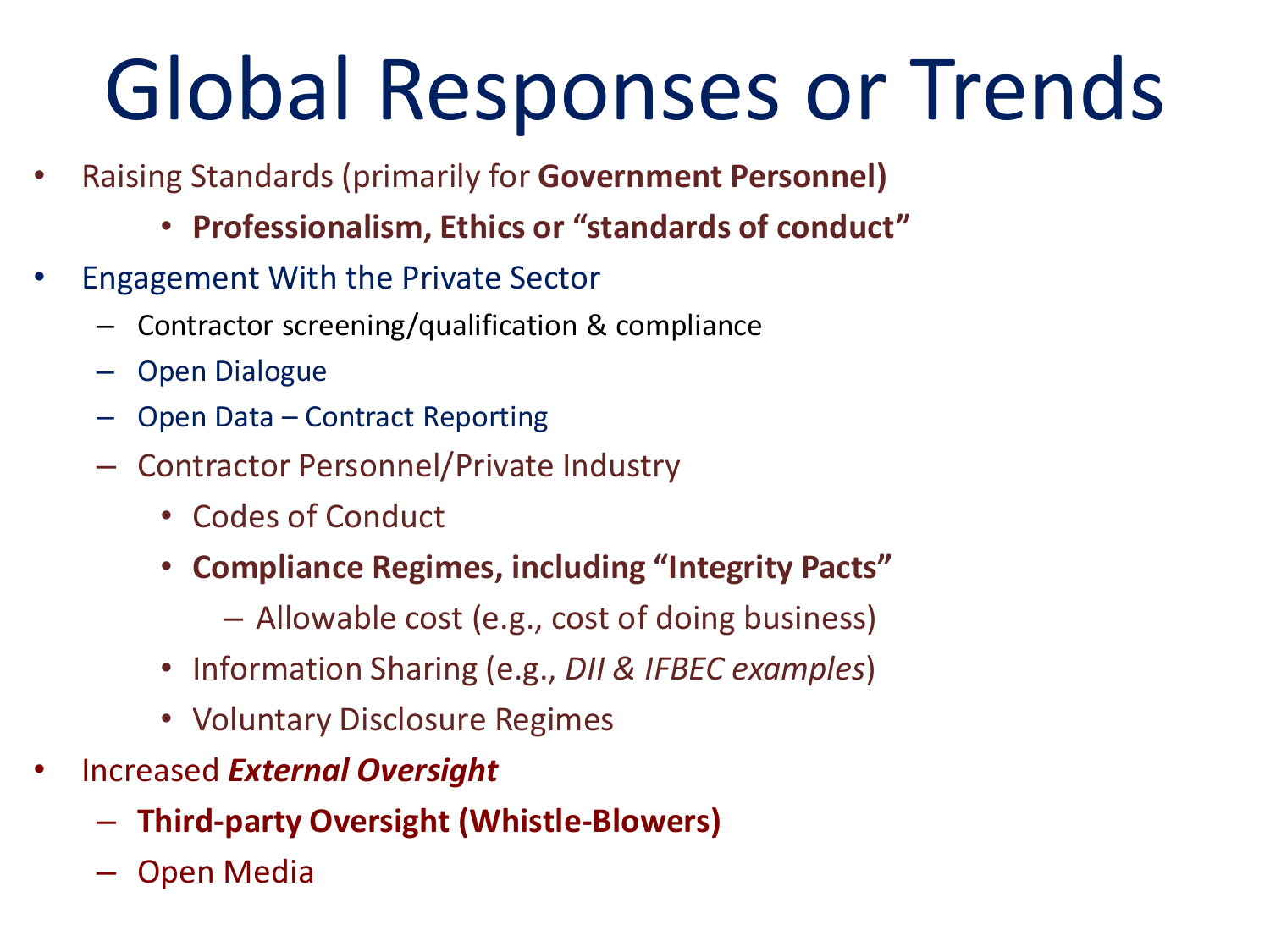#### **Focus on Government Officials**

- *Qualifications* professionalization matters – More on this (Thursday)
- Standards of Conduct
	- Codes of Conduct
- Avoidance of *Conflicts of Interest*
	- Public Disclosures of assets, holdings
- Training
- *Incentives* (and Disincentives)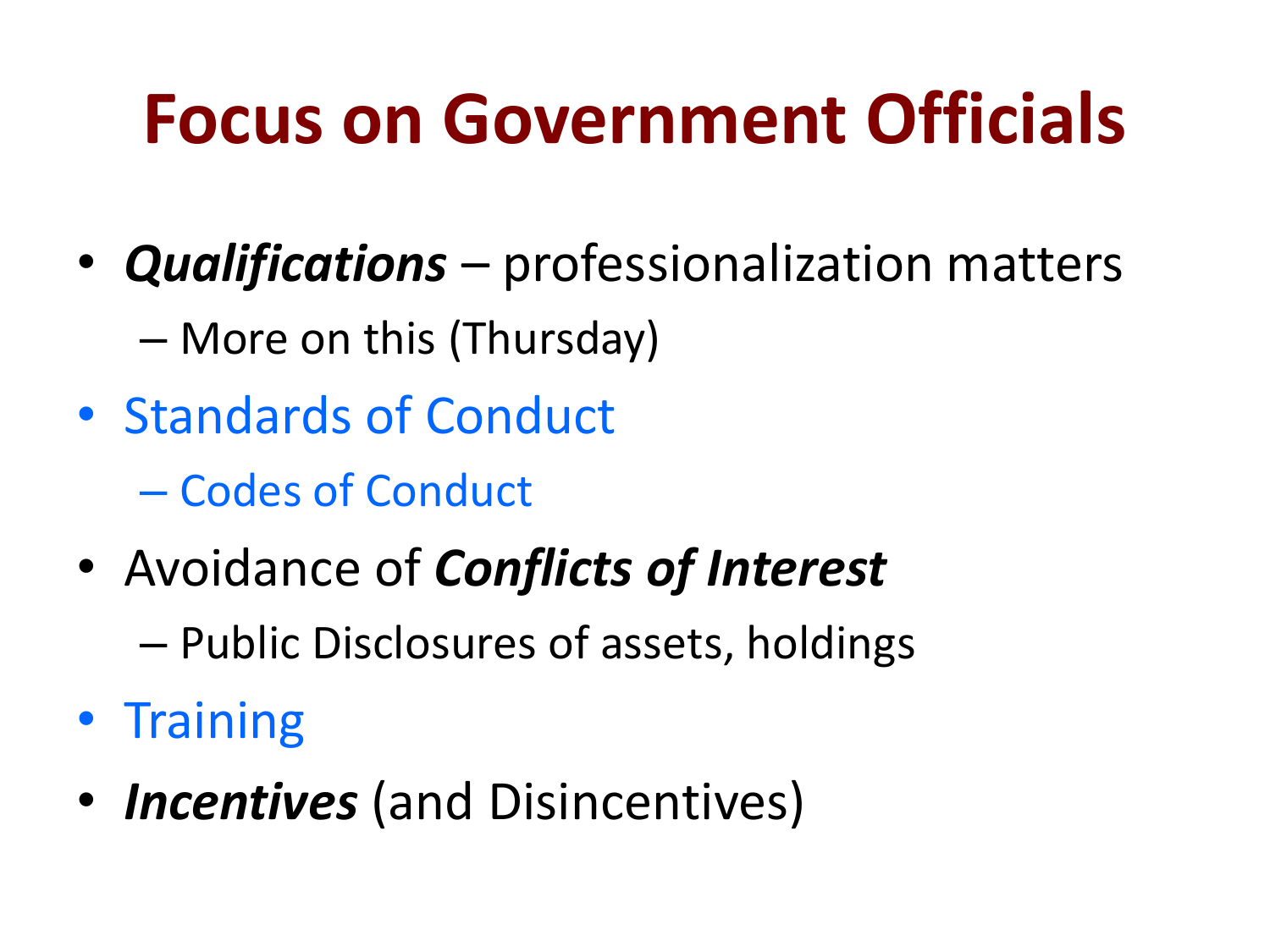#### **Choosing Appropriate Business Partners & Managing Relationships**

- **Qualification** (or Responsibility)*, prequalification*
- Administrative (contractual) and Judicial (criminal) penalties/sanctions
- **Exclusion** Blacklisting, Suspension, Debarment, Sanctions (World Bank)
	- –Mandatory (Specific failures, convictions)
	- –Discretionary (Gov't Best Interest)
- Mandated **Contractor/Corporate Compliance Regimes** – Integrity Pacts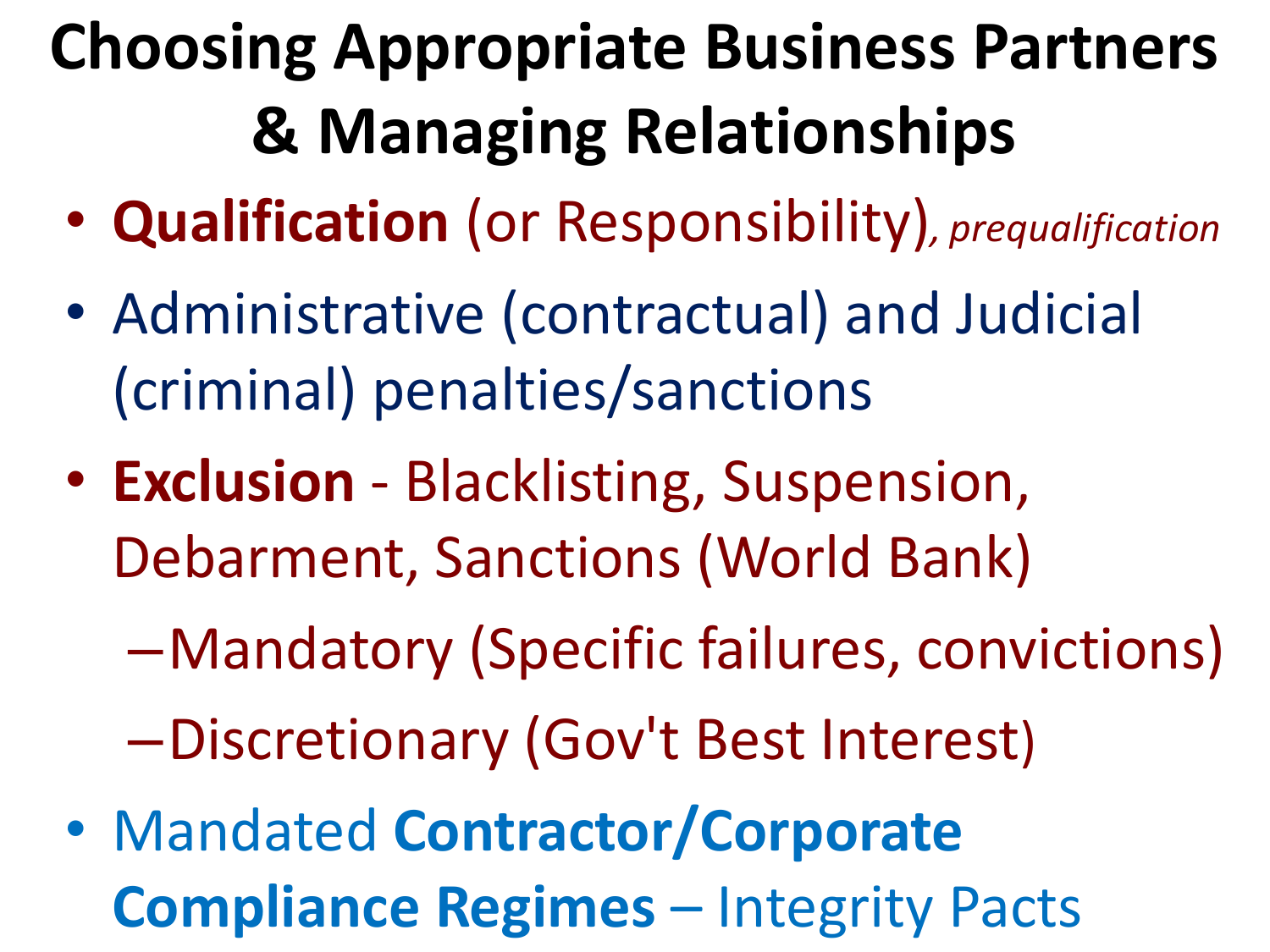#### **Evolving Attention on Post-Award Contract Management**

- Problem: Global discussion of "public procurement" ends with contract award
	- **Contract management is not addressed in international instruments**
	- **Corruption risk continues throughout performance**
- Enforcing/policing the agreement is challenging; critical to obtaining value for money
	- **Must understand the procurement and contracting lifecycle – "cradle to grave"**
- **Pressure to "move contracts forward" causes resource shift away from postaward contract management**
- **Function must be properly staffed:**
	- **Most procurement staff are overworked and undertrained**
- Better results derive from:
	- **Certainty** (typically as a matter of regulation, transparency)
	- Reasonable **(shared) expectations** regarding contract interpretation
	- Accessible, consistent fora for dispute resolution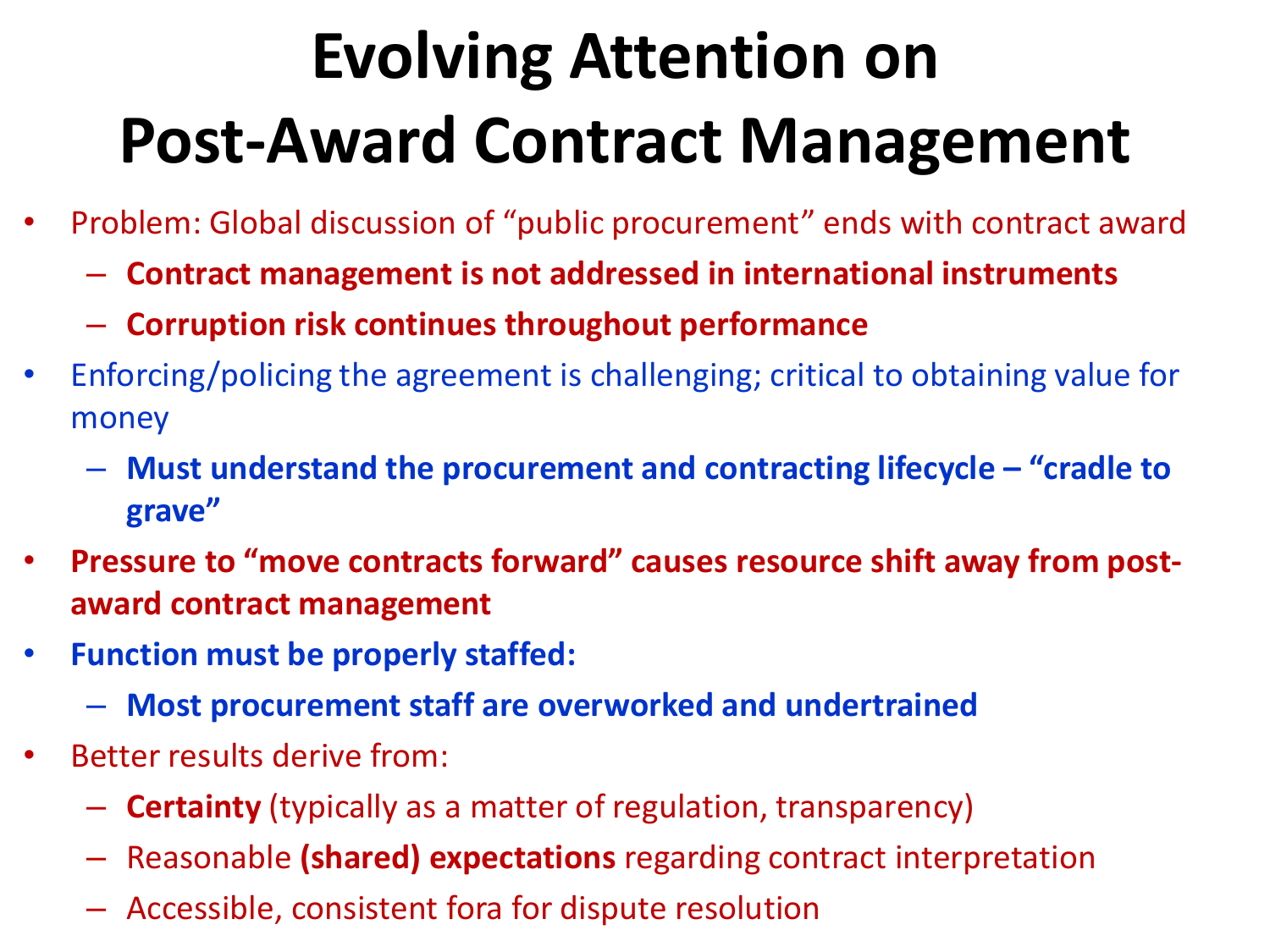#### **The U.S. Model: Reliance on Standard "Remedy Granting" Contract Clauses**

- **Risk allocation/contingency management:** 
	- **Changes**
	- **Differing Site Conditions**
	- **Delays (Default Termination)**
	- **Inspection/Quality Control**
	- **Termination: for default, for convenience**
	- **Disputes**
- *Alternative:* **commercial items – reliance on common contractor terms & conditions**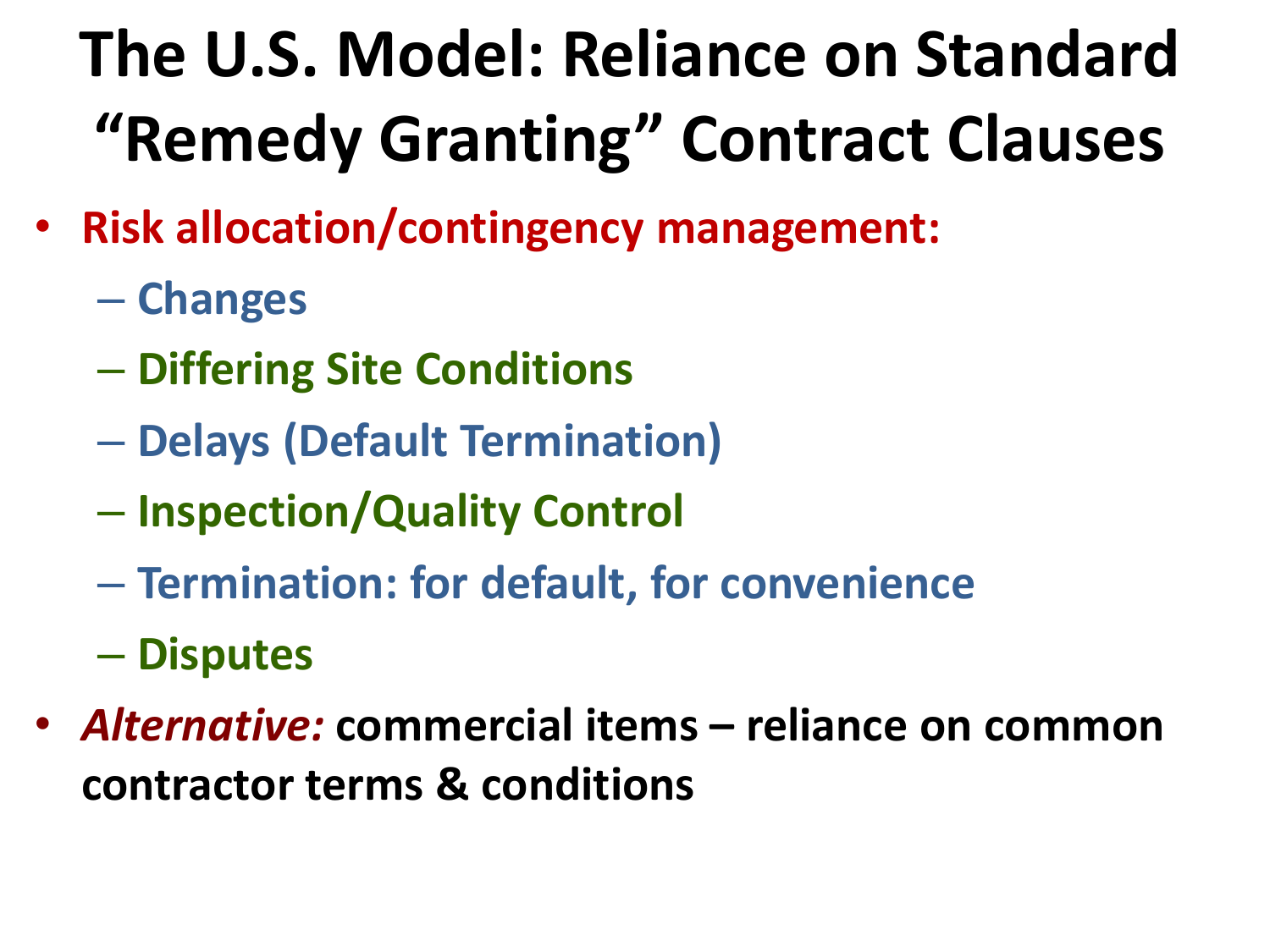#### **Whistle-Blower Regimes**

#### Two Key Elements

#### • **Incentives**

–Typically monetary

–Must be significant, attractive, attainable

#### • **Protections**

- –Far More Complicated
- –*Must inspire confidence!*
- –Rules *plus enforcement, oversight*
- **Both Are Important, Interdependent**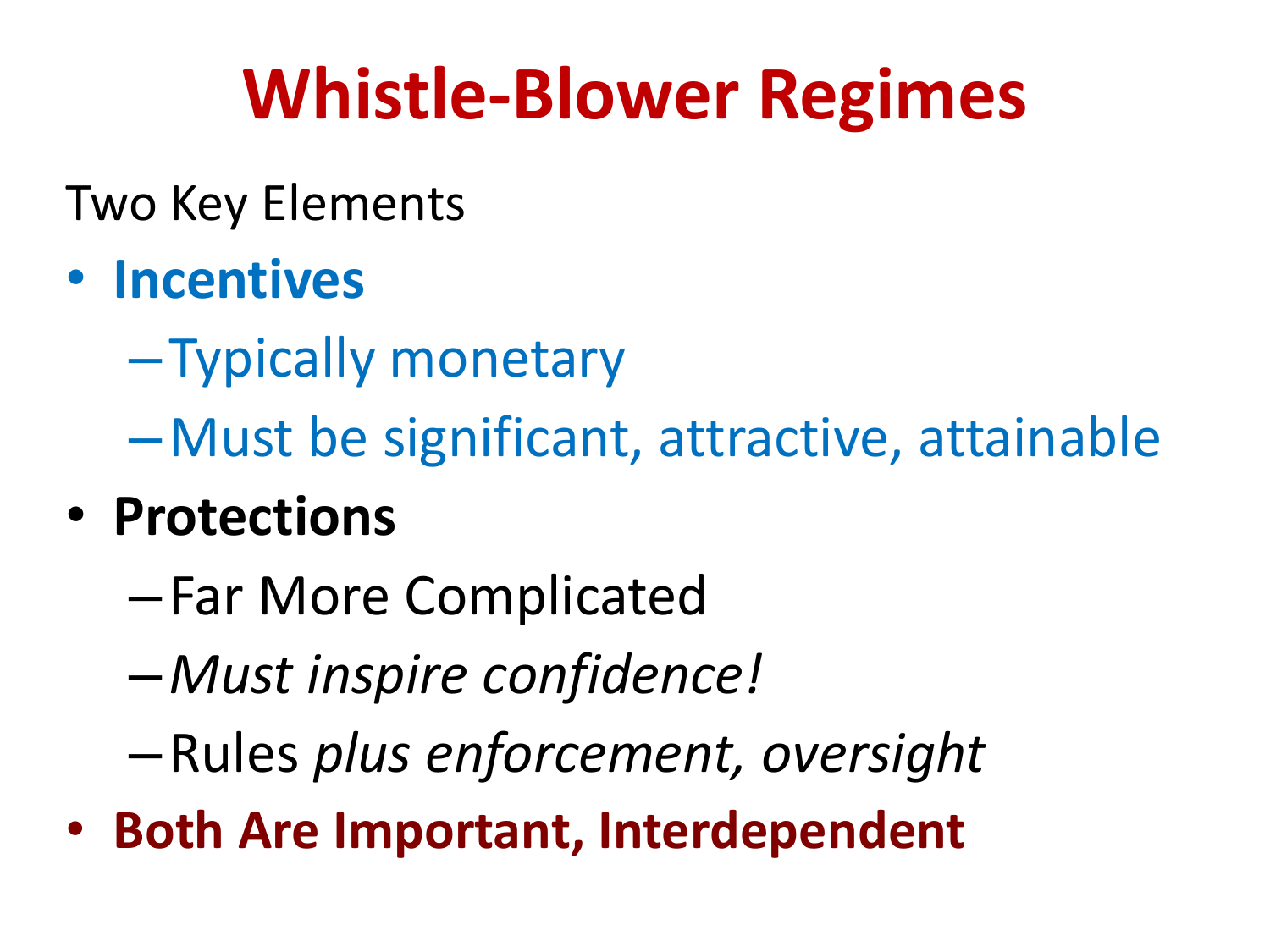#### Additional Resource: **Open Media**

- **Investigative reporting serves an** *independent* **"thirdparty" oversight role**
- **Risk (and expectation) that:**
	- **Mostly (only) bad news will be reported**
	- **Errors will occur (facts reported incorrectly)**
	- **Benefits outweigh risks**
- **Exceptions (and procurement-specific concerns/risks)**
	- **Contractor confidential (business sensitive) information**
	- **Proprietary information, trade secrets**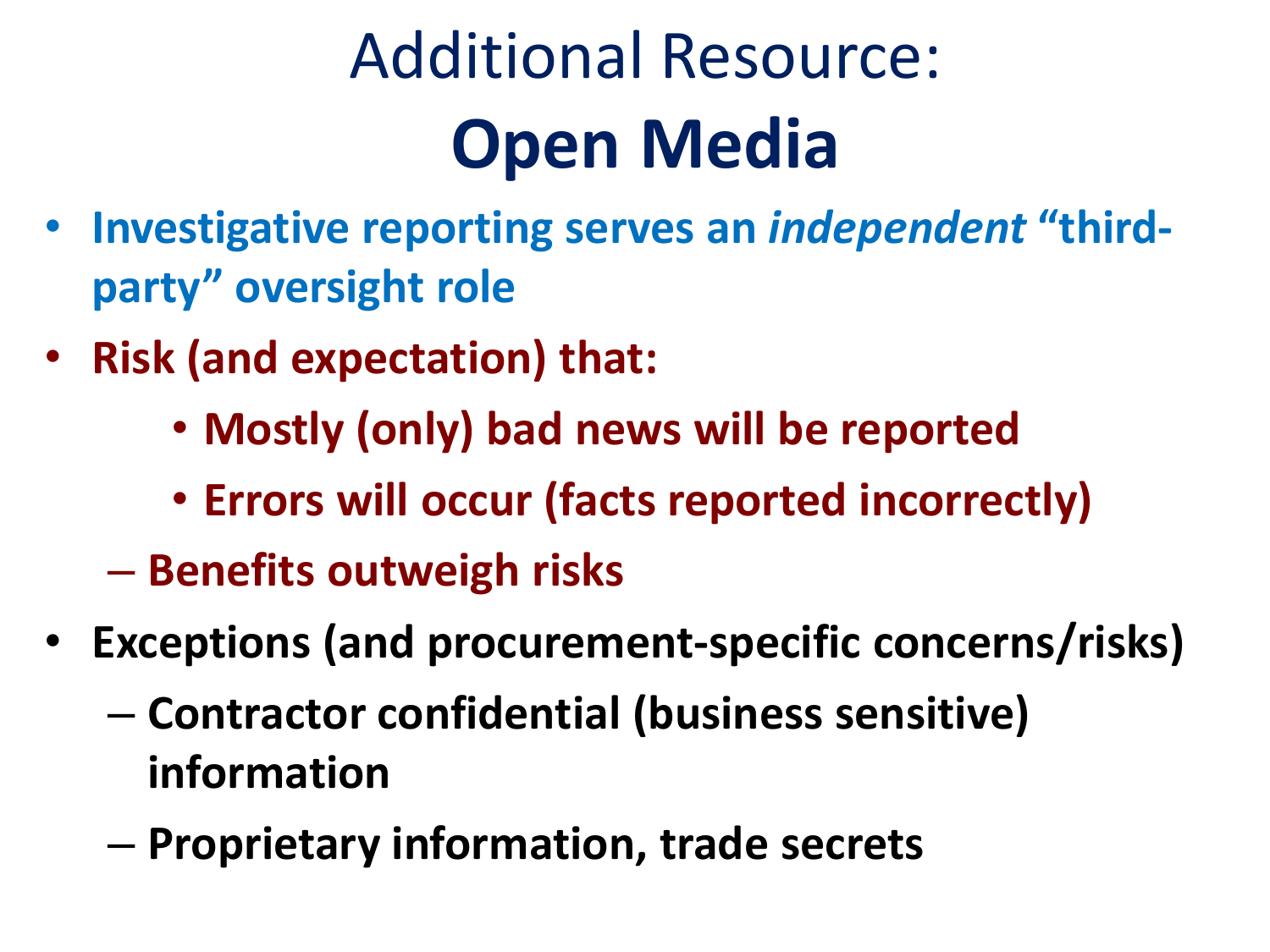#### **Meaningful Oversight Requires Data**

- **Basic Transparency**
	- **Where did the money go?**
- Current Trend
	- The OpenData movement *<https://standard.open-contracting.org/>*
	- All procurement data, in consistent, accessible form
- **Ultimate goal**
	- **Sophisticated data correlated to outcomes**
	- **Good data drives informed, rational analysis and decisionmaking**
	- **Recognize and include:**
		- **Life cycle cost/total cost of ownership**
		- **Customer satisfaction**
		- **Externalities (sustainability)**
		- **Costs/investment in compliance/integrity**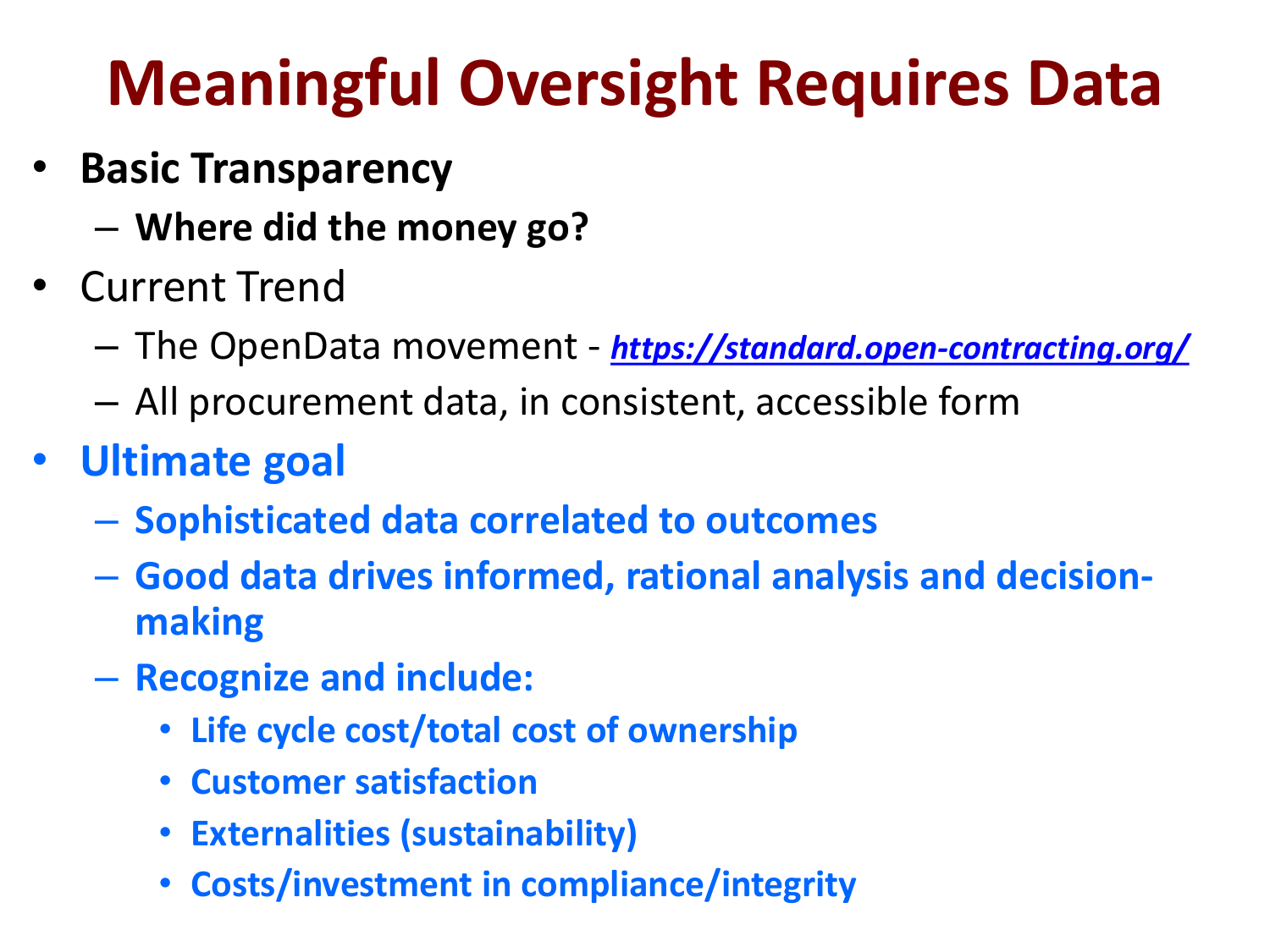**Both Sides of the Bargain: Building Corporate Compliance**

Effective *contractor compliance* systems:

- Reduce the likelihood of government prosecution, debarment, etc.
- Reduce the likelihood of contractor wrongdoing
- Encourage employee integrity
- *Cost money (overhead, allocated to prices paid) – cost of doing (compliant) business (e.g., drives up transaction costs)*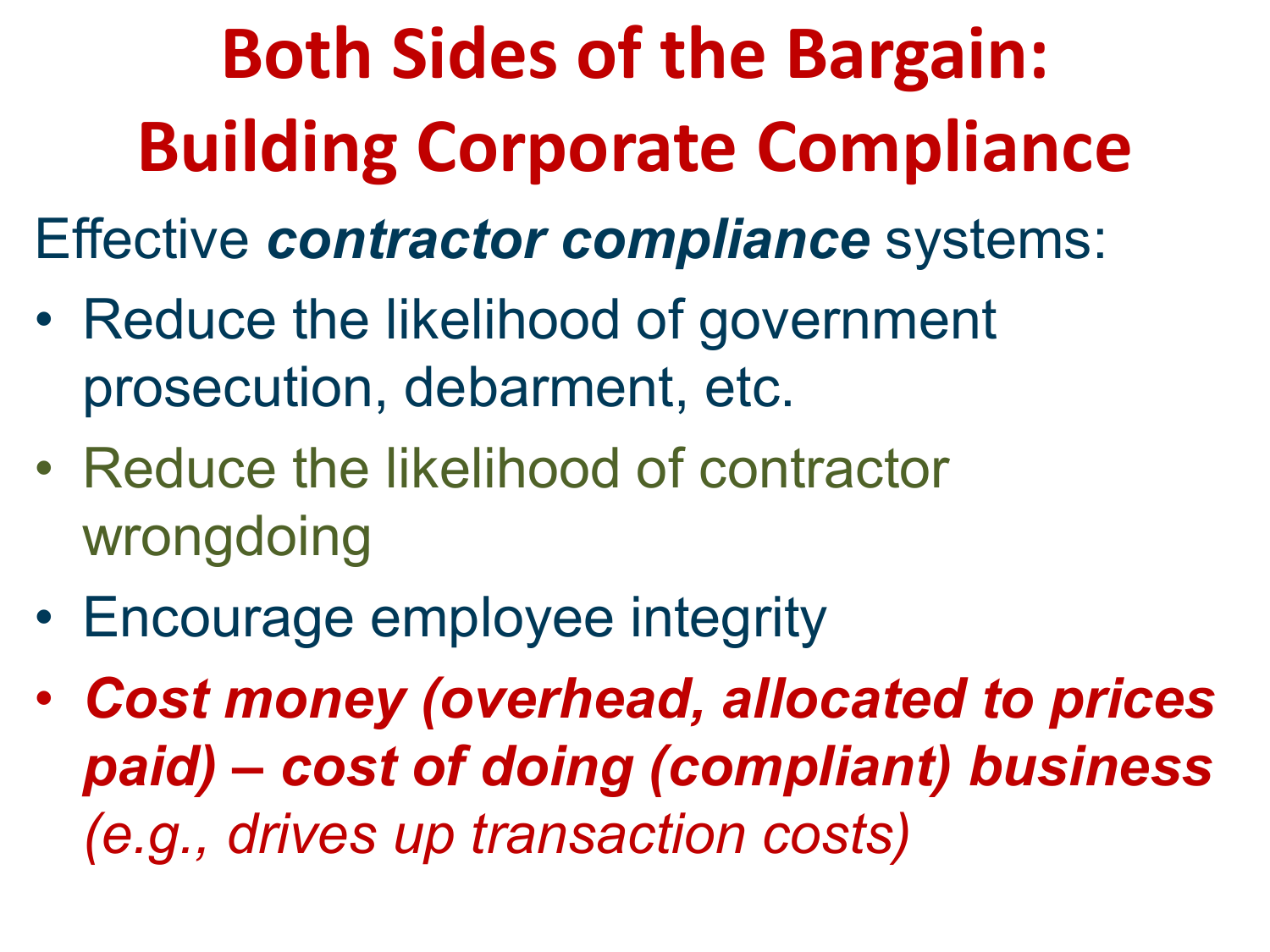#### **Compliance Program Elements**

- A **code of ethics** and **training**;
- **Periodic reviews** to ensure compliance;
- A **mechanism** for reporting improper conduct**; instructions that encourage** employees to report;
- Internal and/or external **audits**, as appropriate;
- **Disciplinary action** for improper conduct;
- **Timely reporting to the Government** *(e.g., voluntary disclosure)*; and
- **Full cooperation** with any investigations or corrective actions.